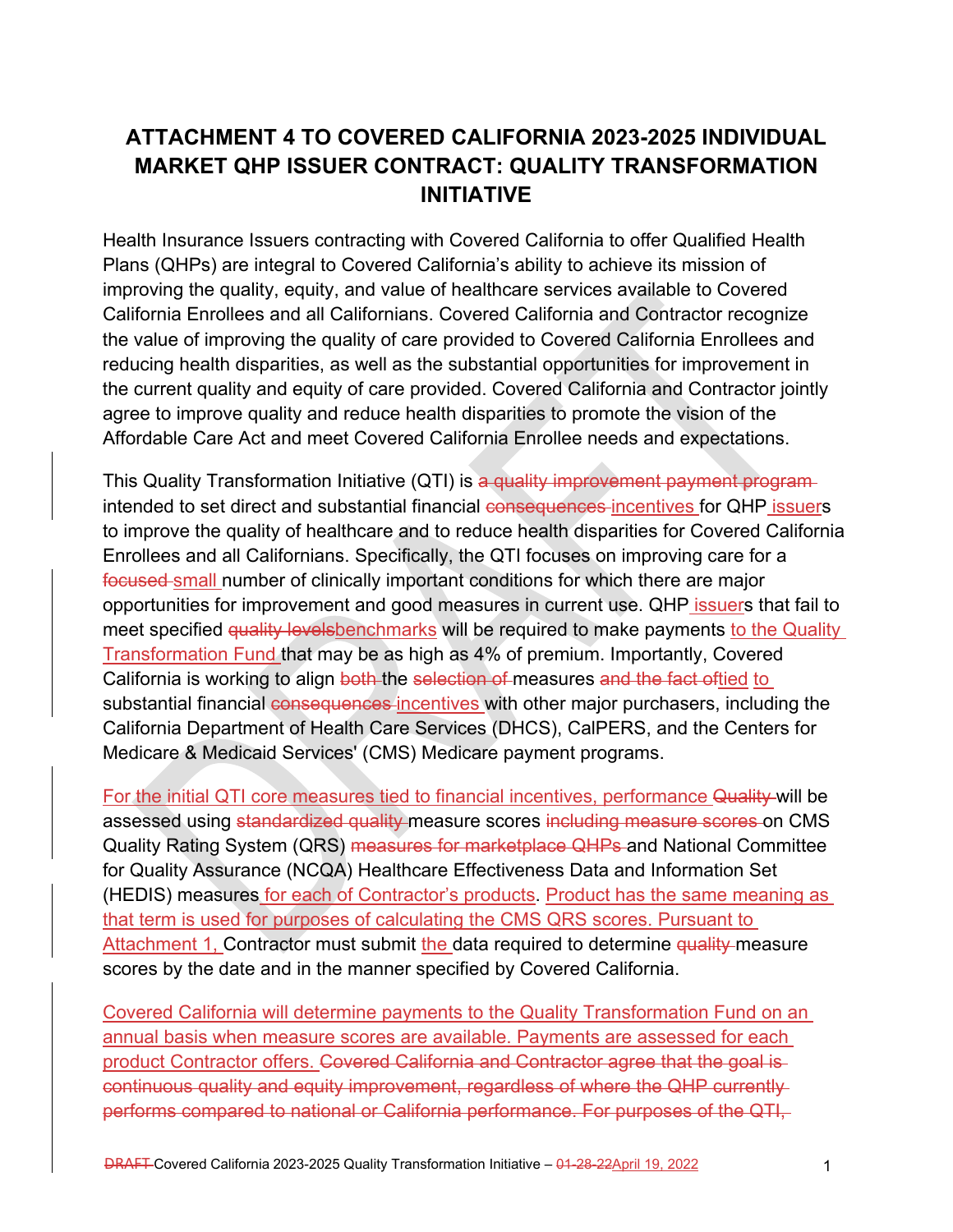scores on quality measures at or above the 66<sup>th</sup> percentile nationally for marketplace QHPs shall represent levels of performance for which there would be no financial consequences. During the term of this Agreement, Contractor agrees to conduct quality improvement activities to meet or exceed the 66<sup>th</sup> percentile nationally for marketplace QHPs for each measure in the defined QTI measure set described below. If Contractor does not improve quality to the specified level, Contractor agrees to contribute quality improvement fund payments to the QTI Fund.

In addition, if Contractor fails to exceed the 25<sup>th</sup> percentile nationally for a measure in the defined QTI measure set described below, Contractor must submit a Quality Improvement Plan at a time and in a manner determined by Covered California for review and approval. The Quality Improvement Plan must indicate the actions Contactor is implementing to improve quality levels and the timeline by which Contractor will implement the plan. Covered California will monitor and collaborate with Contractor to ensure the actions implemented to improve performance do not have negative impacts on Covered California Enrollees.

For Measurement Year 2023 the maximum quality improvement fund payment for Contractor's failure to meet the specified quality levels is equal to 0.8% of Contractor's total Gross Premium per product. Contractor is subject to potential payment obligations for quality performance requirements as specified in Attachment 2 — Performance Standards with Penalties and this Attachment 4 in accordance with Section 5.2.1 of the Agreement.

Quality improvement fund payments will be determined on an annual basis based on when Measurement Year data is available to assess performance. Quality levels and quality improvement fund payments are assessed for each product (HMO, PPO, EPO) Contractor offers.

Contractor shall not be responsible for any failure to meet the quality levels if and to the extent that the failure is excused pursuant to Section 13.7 of the Agreement (Force Majeure).

Covered California and Contractor agree that the goal is continuous quality and equity improvement, regardless of where the QHP currently performs compared to national or California performance.

Covered California will use Contractor's measure scores and quality levels to evaluate and publicly report both QHP Issuer performance and its impact on healthcare quality and health disparities reduction in California.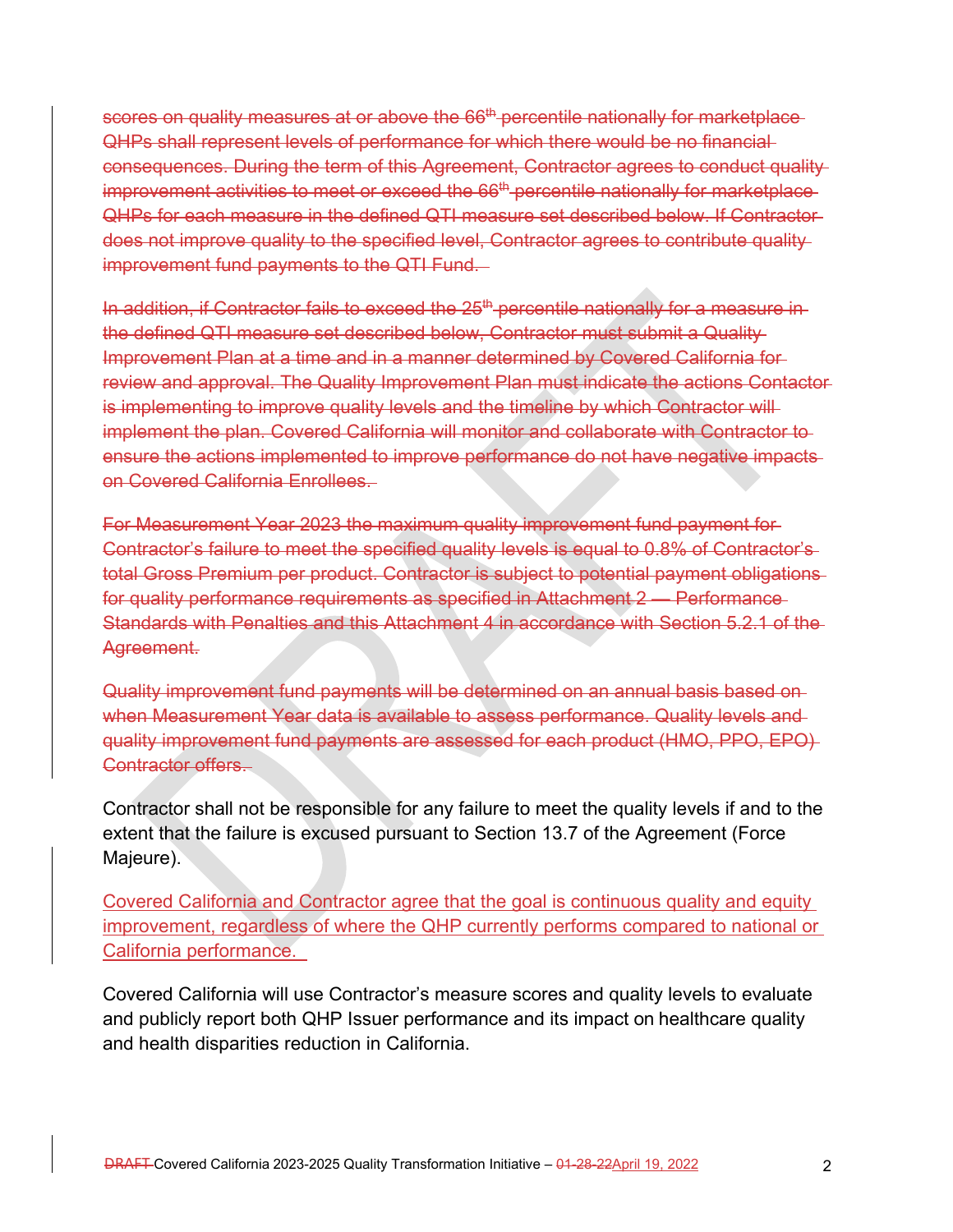### **1.01 Core Conditions and Measure Set**

#### **1.01.1 2023 – 2025 Core Conditions andQTI Measure Set**

For the QTI for Measurement Years 2023-2025, Covered California has identified a set of four areas of focus for improvement and related core measures that will be subject to Quality Transformation Payments as detailed in 10.2. These measures in each area that are nationally endorsed, represent priority quality and equity domains, align with other purchaser measures, and span pediatric and adult Enrollees. Covered California will use standardized quality measure scores, including measure scores from the CMS Quality Rating System (QRS) for marketplace QHPs, to assess Contractor's quality.

- 1) For each of its products for Measurement Years 2023-2025, Contractor will be assessed on the following QTI core measure set using the reportable QRS measure scores published through the CMS Marketplace Quality Module within CMS' Health Insurance and Oversight Systemconsisting of the following QRS measures for Measurement Years 2023-2025:
	- a) Controlling High Blood Pressure (NQF #0018)
	- b) Comprehensive Diabetes Care: Hemoglobin A1c (HbA1c) Control (<8.0%) (NQF #0575)
	- c) Colorectal Cancer Screening (NQF #0034)
	- d) Childhood Immunization Status (Combo 10) (NQF #0038)

In addition to the QTI core measure set, Covered California will use Contractor's reportable measure scores published by CMS through the CMS Marketplace Quality Module within CMS' Health Insurance and Oversight System for Measurement Years 2023-2025. Contractor's measure scores will be rounded to the nearest whole number.

- 2) Contractor will report on the following measures-National Committee for Quality Assurance (NCQA) Healthcare Effectiveness Data and Information Set (HEDIS) measures for Measurement Years 2023-2025 for each of its products:
	- a) Depression Screening and Follow-Up for Adolescents and Adults (DSF)
	- b) Pharmacotherapy for Opioid Use Disorder (POD)

Covered California intends to include these measures in the QTI core measure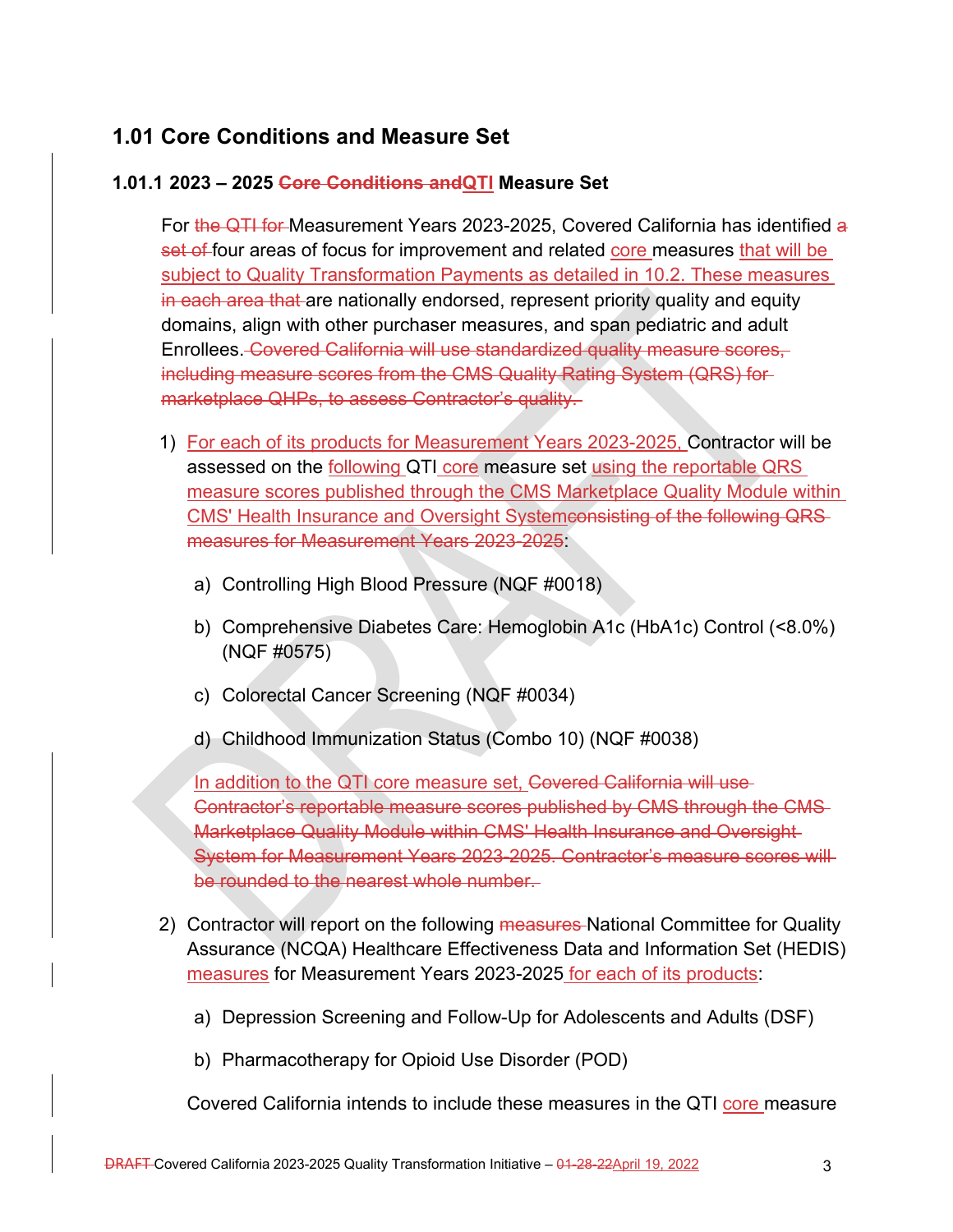set after benchmarks have been established.

#### **1.01.2 Health Disparities Reduction Requirements**

For Measurement Years 2023-2025, Contractor must annually submit the HEDIS hybrid measure data for the QTI measures described in 1.01.1.

As specified in Attachment 1, Article 1.02.1, Contractor must submit a patient level data file that includes a unique person identifier as specified by Covered California and valid race and ethnicity attributes for each person in the denominator.

Covered California will use patient level data file submissions to publicly report Contractor's performance on QTI measures stratified by race and ethnicity.

After national race and ethnicity stratified population benchmarks have been established, Covered California intends to add health disparities reduction requirements to the QTI measure set after race and ethnicity stratified population benchmarks have been established. Disparities reduction requirements will be tied to payments to the Quality Transformation Fund either as an amendment for the 2025 contract year or beginning in 2026 for the next contract period..

Covered California will publicly report Contractor's scores on all QTI measures stratified by race and ethnicity pursuant to Attachment 1, Article 1.02.1.

#### **1.01.3 Revisions to Measure Set**

Covered California will evaluate the QTI measure set periodically in collaboration with Contractor, other QHP Issuers, and stakeholders, and. Covered California may modify the QTI measure set described in 1.01.1 measures through the a contract amendment process or for the next contract period.

## **1.02 Benchmarks and Payments to the Quality Transformation FundQuality Levels**

For purposes of the QTI, quality measure scores at or above the 66th percentile nationally for marketplace QHPs shall represent levels of performance for which there would be no financial consequences. During the term of this Agreement, Contractor agrees to conduct quality improvement activities to meet or exceed the 66<sup>th</sup> -national percentile nationally for marketplace QHPs for each QTI core measure in the defined QTI measure set described in 1.01.1for each of its products. If Contractor does not improve quality to the specified levelmeet or exceed the 66<sup>th</sup> national percentile, Contractor agrees to contribute quality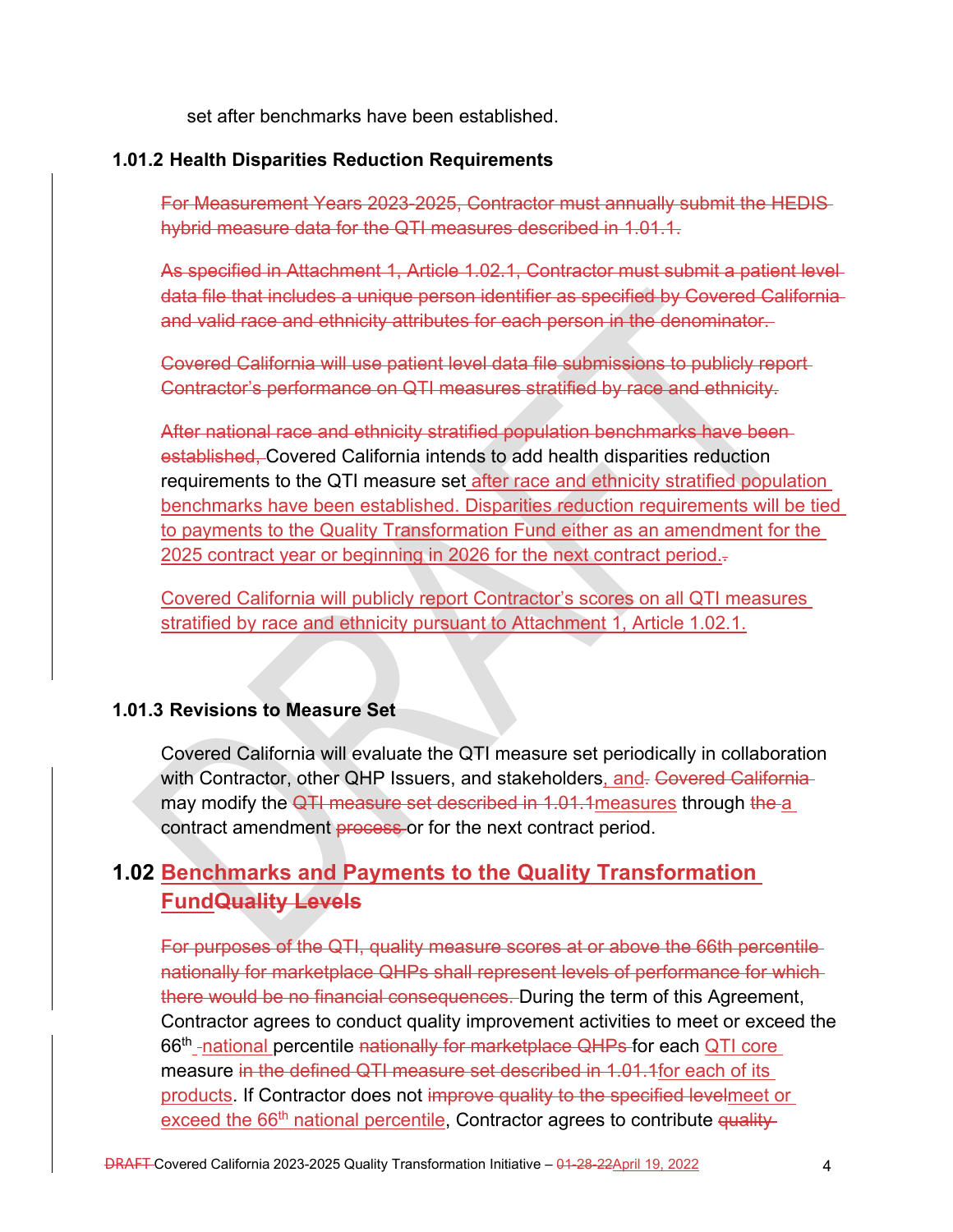improvement fund payments to the QTI Quality Transformation Fund as described below.

- 1) Covered California will use the 25<sup>th</sup> national percentile benchmarks for each QTI core measure published by CMS through the CMS Marketplace Quality Module within CMS' Health Insurance and Oversight System and will calculate the 66<sup>th</sup> percentile benchmark for each QTI core measure using the measure scores published by CMS through the CMS' Nationwide QRS Public Use Files. These benchmarks will remain fixed during the term of this AgreementCovered-California will apply a fixed benchmark year for each measure for the entire three-year period of the contract. Covered California will use the national percentiles published by CMS through the CMS Marketplace Quality Module within CMS' Health Insurance and Oversight System. Contractor's measurescore for each QTI measure for each Measurement Year 2023-2025 is compared to the Quality Rating System (QRS) national percentiles for Measurement Year 2021 or Measurement 2022 for the corresponding measure to determine Contractor's quality improvement fund payment as described below. National percentiles will be rounded to the nearest whole number.
	- a) Measurement Year 2021 national percentiles and measure scores will be used to calculate is the fixed benchmarks year for the contract period for the following measures:
		- i) Controlling High Blood Pressure (NQF #0018)
		- ii) Comprehensive Diabetes Care: Hemoglobin A1c (HbA1c) Control (<8.0%) (NQF #0575)
		- iii) Colorectal Cancer Screening (NQF #0034)
	- b) Measurement Year 2022 national percentiles and measure scores will be used to calculate is the fixed benchmark year for the contract period for the following measure:
		- i) Childhood Immunization Status (Combo 10) (NQF #0038)
- 2) For each year of the Agreement, and for each QTI core measure for each product, Covered California will compare Contractor's measure score published by CMS through the CMS Marketplace Quality Module within CMS' Health Insurance and Oversight System against the benchmark to determine Contractor's Quality Transformation Fund payments, if any.
- 2)3) Contractor agrees to contribute quality improvement fundmake payments to the QTI Quality Transformation Fund based on its measure scores for each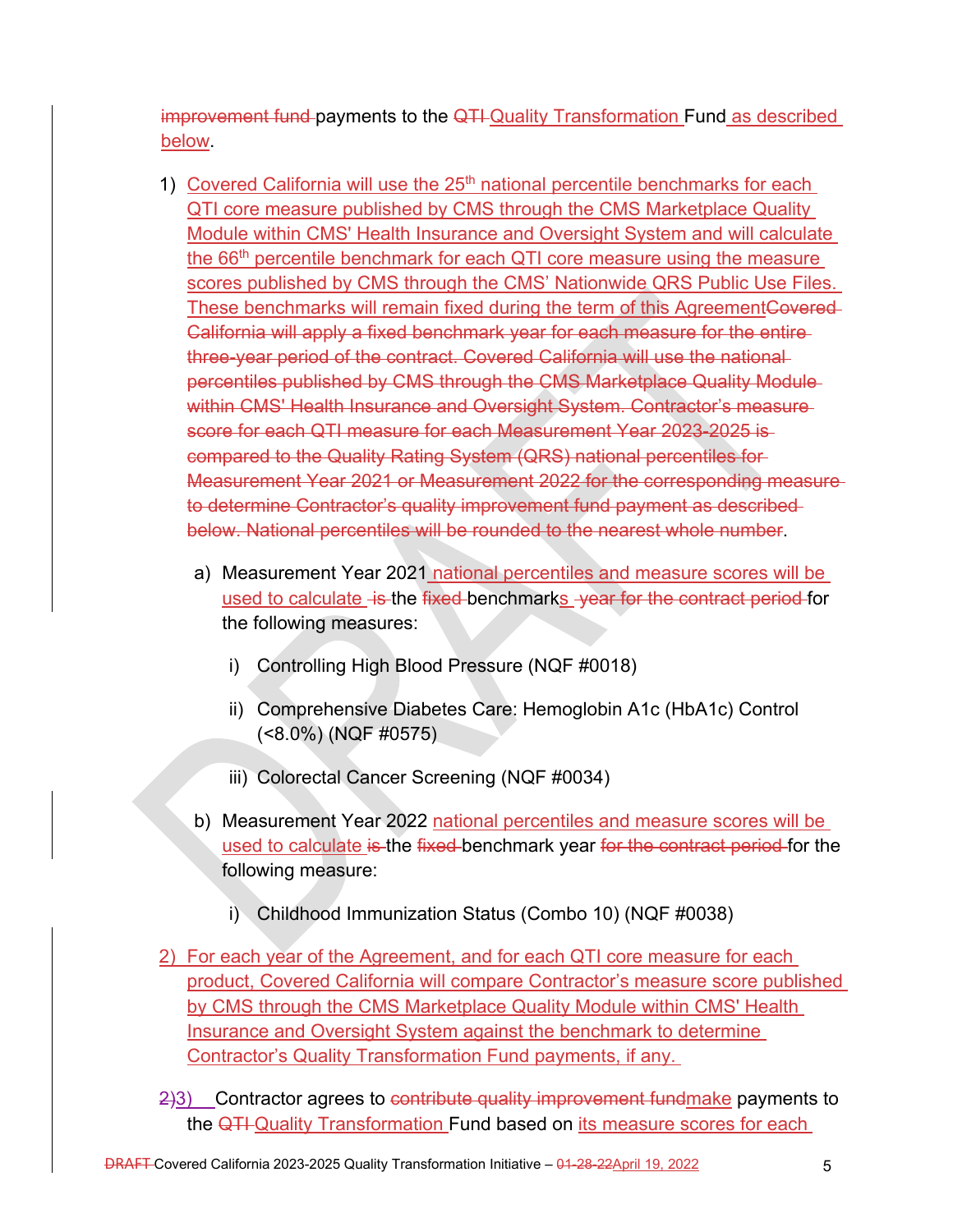reportable measure in the QTI core measure set for each product as followsthefollowing quality levels for each measure:

- a) Contractor must contribute the full per measure amount if the measure score is below the 25<sup>th</sup> national percentile benchmark.
- b) Contractor must contribute a per measure payment amount at a declining constant linear rate, as determined by Covered California, for each measure score between at or above the 25<sup>th</sup> and up to the 665.9<sup>th</sup> national percentile benchmark.
- c) Contractor will not be required to make contribute payments for each measure score at or above the 66<sup>th</sup> national percentile benchmark.
- 4) For Measurement Year 2023, the full per measure payment amount is equal to 0.8 percent of Contractor's total Gross Premium per product divided equally by each reportable measure in the QTI core measure set for that product.
- 5) In subsequent years, the payment will increase per product per Plan Year as described in Section 5.2.1 of the Agreement.
- 3) Each reportable measure in the QTI measure set described in 1.01.1.1 is weighted equally to determine the amount of quality improvement fund payment per measure. The maximum quality improvement fund payment for each measure is proportional to the number of reportable measures in the QTI measure set. For example, if Contractor has four reportable measures, each measure accounts for 25% of the total possible payment per Measurement Year for the contract period. Correspondingly, if Contractor has three reportable measures, each measure accounts for 33.3% of the total possible payment, and so forth.

## **1.03 Implementation Timeline**

Covered California will calculate Quality improvement fund payments to the Quality Transformation Fund and issue a QTI Performance Report, including an invoice, will be determined on an annual basis. As Covered California is using measurescores for QRS measures for Measurement Years 2023-2025, Covered California will calculate the quality improvement fund payment after Contractor submits QRS data at a time and in a manner determined by Covered California for the applicable measurement year. Quality improvement fund payments will be determined for each product (HMO, PPO, EPO) Contractor offers.to

When the quality improvement fund payment is calculated, Covered California will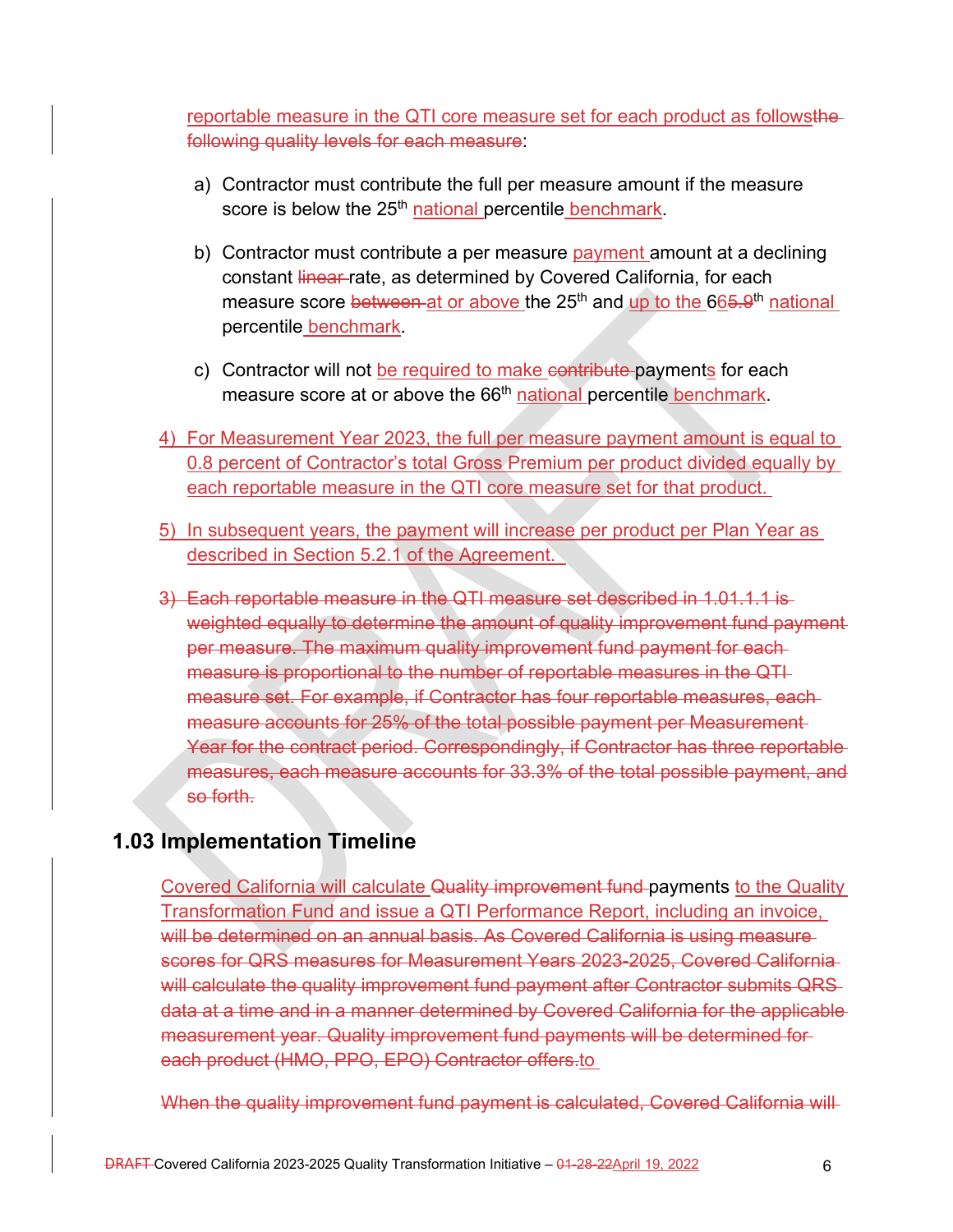provide Contractor on an annual basis with a QTI Performance Report, along with the determined quality improvement fund payment, within ninety (90) calendar-De ays of receipt of the measure scores published through the CMS Marketplace Quality Module within CMS' Health Insurance and Oversight System for the Measurement Year for the Measurement Year-data. Contractor must remitpayment to the QTI Fund within thirty (30) calendar days of receiving the QTI Performance Report.

If Contractor does not agree with the QTI Performance Report, Contractor may dispute the Report in writing within thirty-sixty (630) calendar Deays of receipt of that Report. The written notification of dispute must provide a detailed explanation of the basis for the dispute. Covered California must review and provide a written response to Contractor's dispute within thirty sixty (630) calendar Delays of receipt of Contractor's notification of dispute. If the Contractor still disputes the findings of Covered California, Contractor may pursue additional remedies in accordance with Section 13.1 of the Agreement.

Contractor must remit pPayment to the QTIQuality Transformation Fund is due within thirtysixty (630) calendar Ddays of receiving receipt of the QTI Performance Report or if Contractor disputes the Report, within thirty (30) Days of the resolution of a dispute.

## **1.04 Establishment of the Quality Transformation FundQuality Improvement Fund Payments**

Covered California will track payments made to the Quality Transformation Fund by each QHP issuer and will report on expenditures from the fund as part of its annual budget.

If Contractor does not improve quality to the specified level for the QTI measures as described above, Contractor agrees to contribute to the QTI Fund. The amount of Contractor's quality improvement fund payment is determined by the quality level for each QTI measure and the total maximum quality improvement fund payment for the Measurement Year.

The maximum quality improvement fund payment begins at 0.8% of Contractor's total Gross Premium per product for Measurement Year 2023. Contractor is subject to potential payment obligations for quality performance requirements as specified in Attachment 2 — Performance Standards with Penalties and this Attachment 4. The maximum payment obligations collectively between these two begin at 1% of Contractor's total Gross Premium per product for Plan Year 2023 and increase by an additional 1% of Contractor's total Gross Premium per product